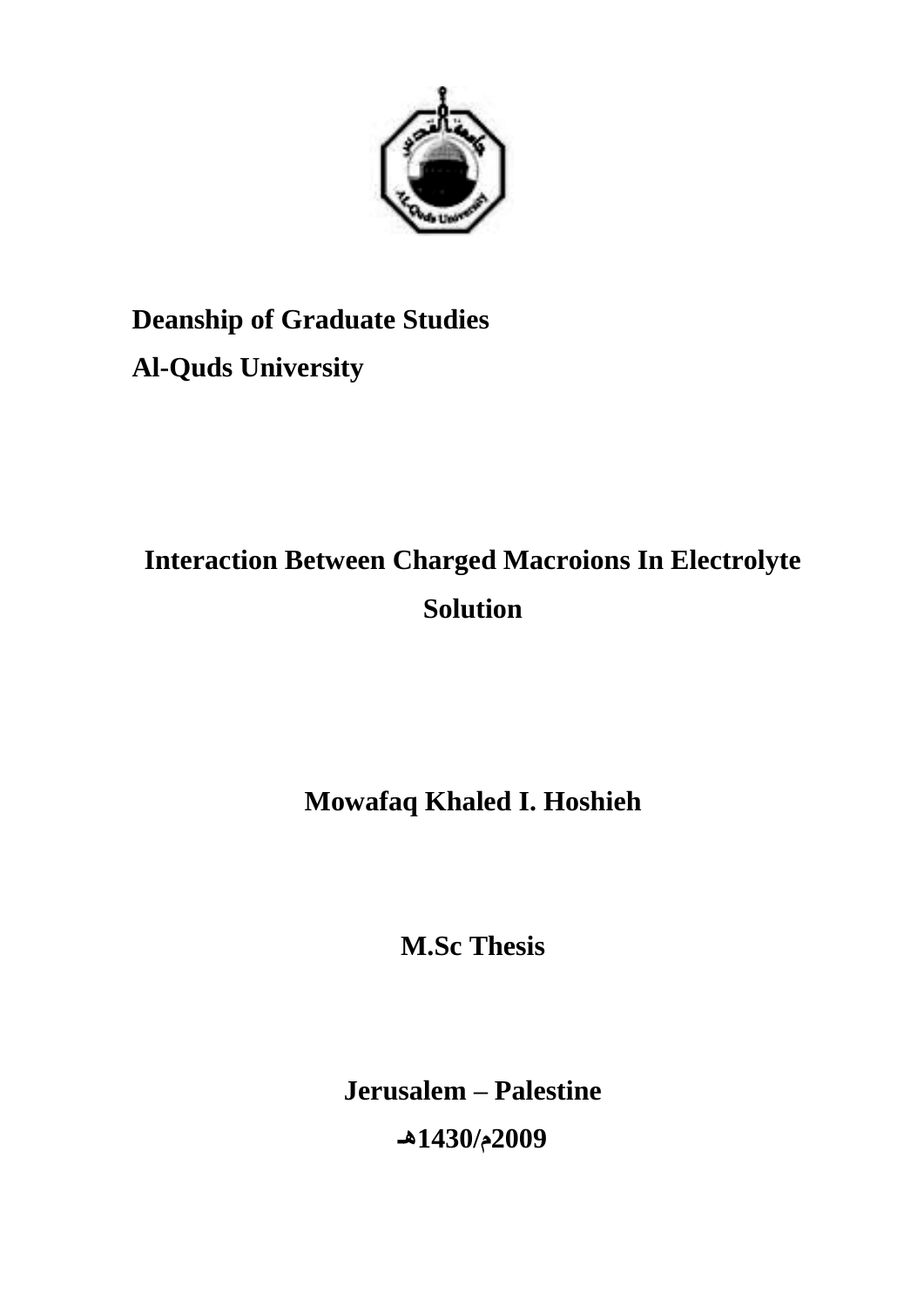## **Interaction Between Charged Macroions In Electrolyte Solution**

**By**

### **Mowafaq Khaled I. Hoshieh**

## **B.Sc in Physics from Al-Quds University Palestine**

**Supervisor**

### **Dr. Khawla Qamhieh**

**A thesis submitted in Partial Fulfilment of Requirements for the Degree of Master of Science Department of Physics,**

> **College of Science and Technology Al-Quds University 2009م1430-هـ**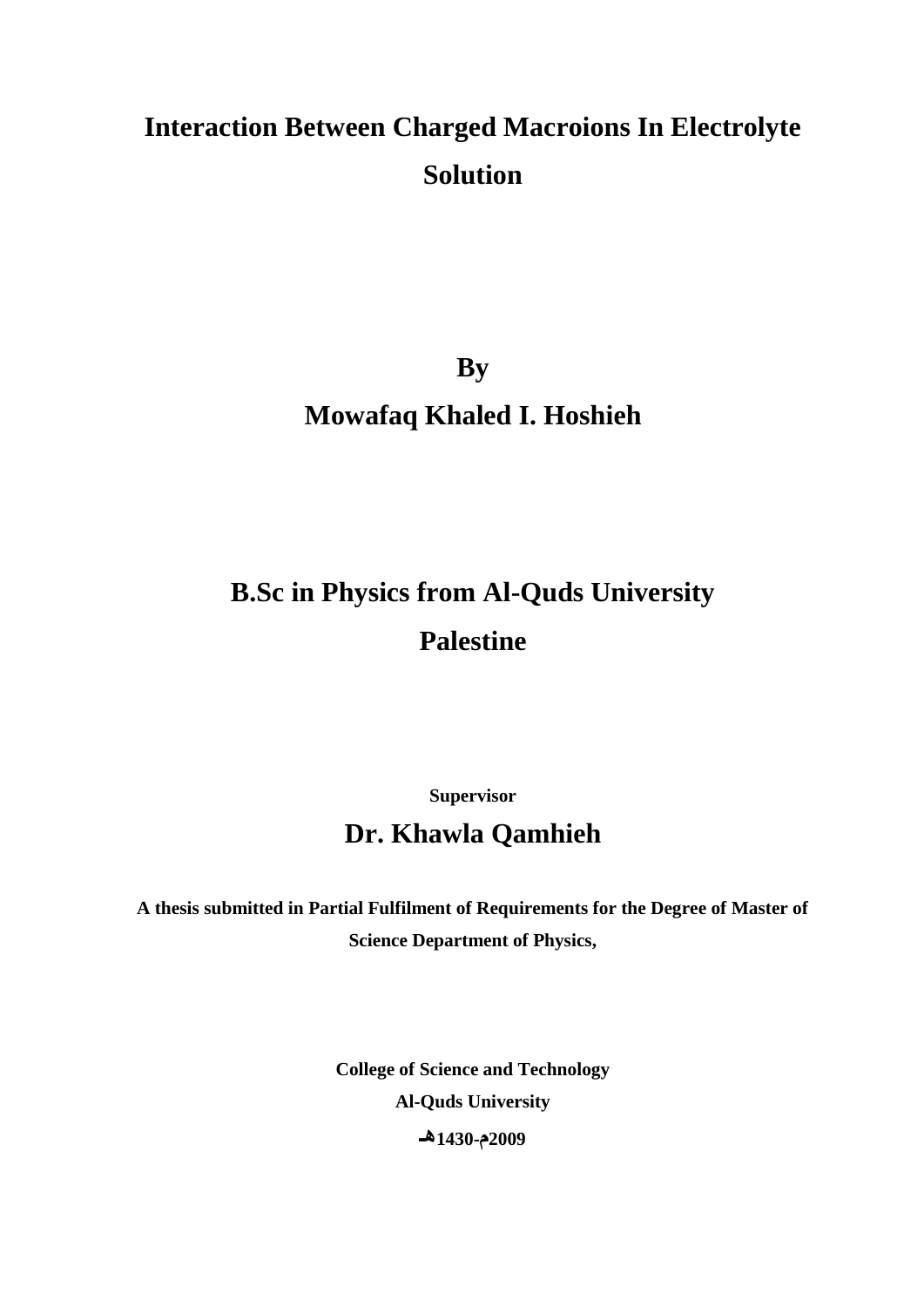Program of Graduate Studies in Physics Deanship of Graduate Studies

Thesis Approval

#### **Interaction Between Charged Macroions In Electrolyte Solution**

**By: Student Name: Mowafaq Khaled I. Hoshieh**

**Registration No: 20211610**

#### **Supervisor: Dr. Khawla Qamhieh**

Master thesis submitted and accepted, Date:  $\frac{1}{2009}$ 

The names and signatures of the examining committee members are as follows:

- 1. Dr.Khawla Qamhieh (Head of committee) signature
- 2. Dr.Imad A.Barghouthi (Internal examiner) signature
- 3. Dr.Wael karain (External examiner ) signature

Jerusalem – Palestine  $1430/2009$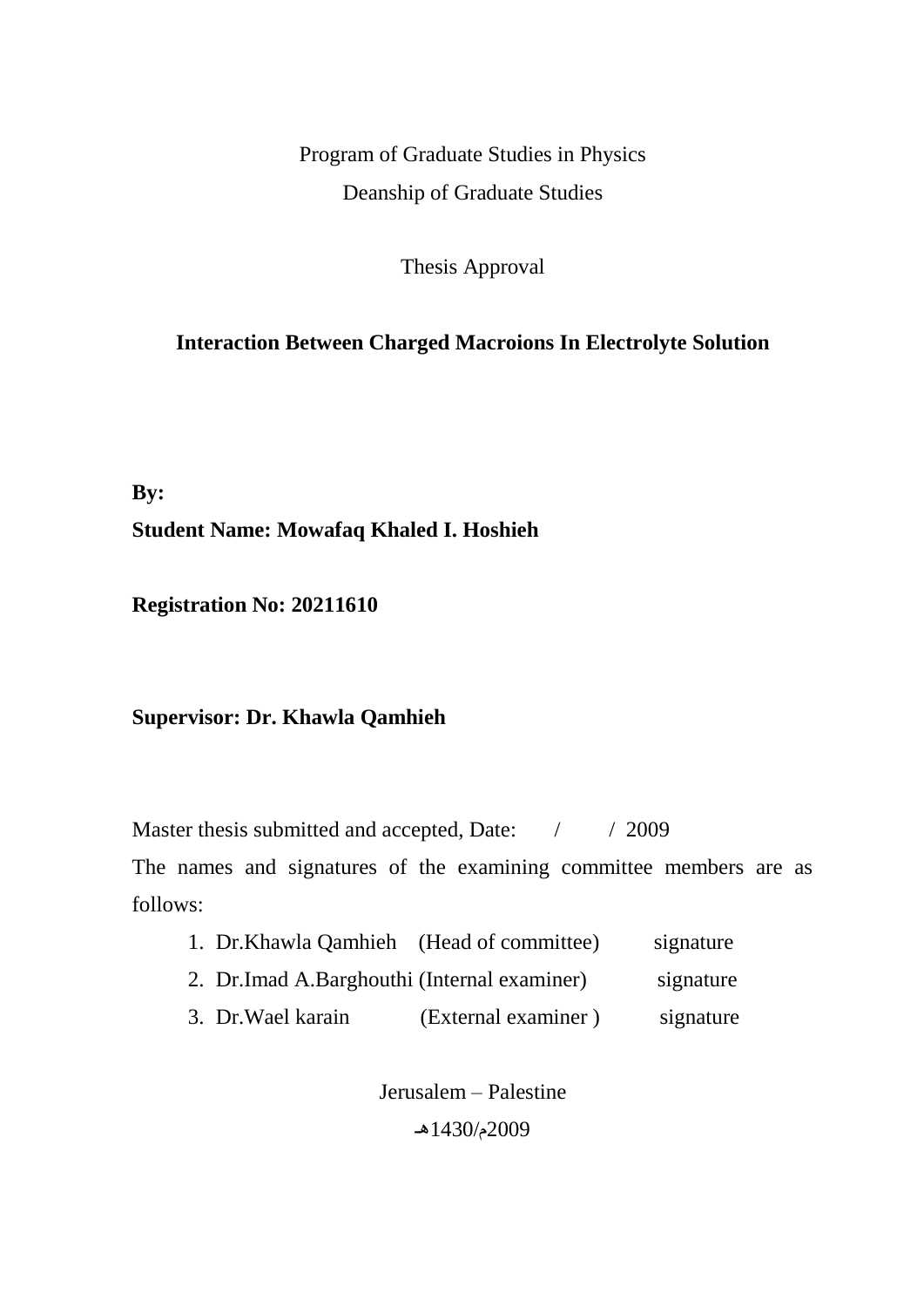### **Dedication**

To Prophet Mohammad Peace Be upon him…….

To my father who is engraved in my memory …………

To my mother…………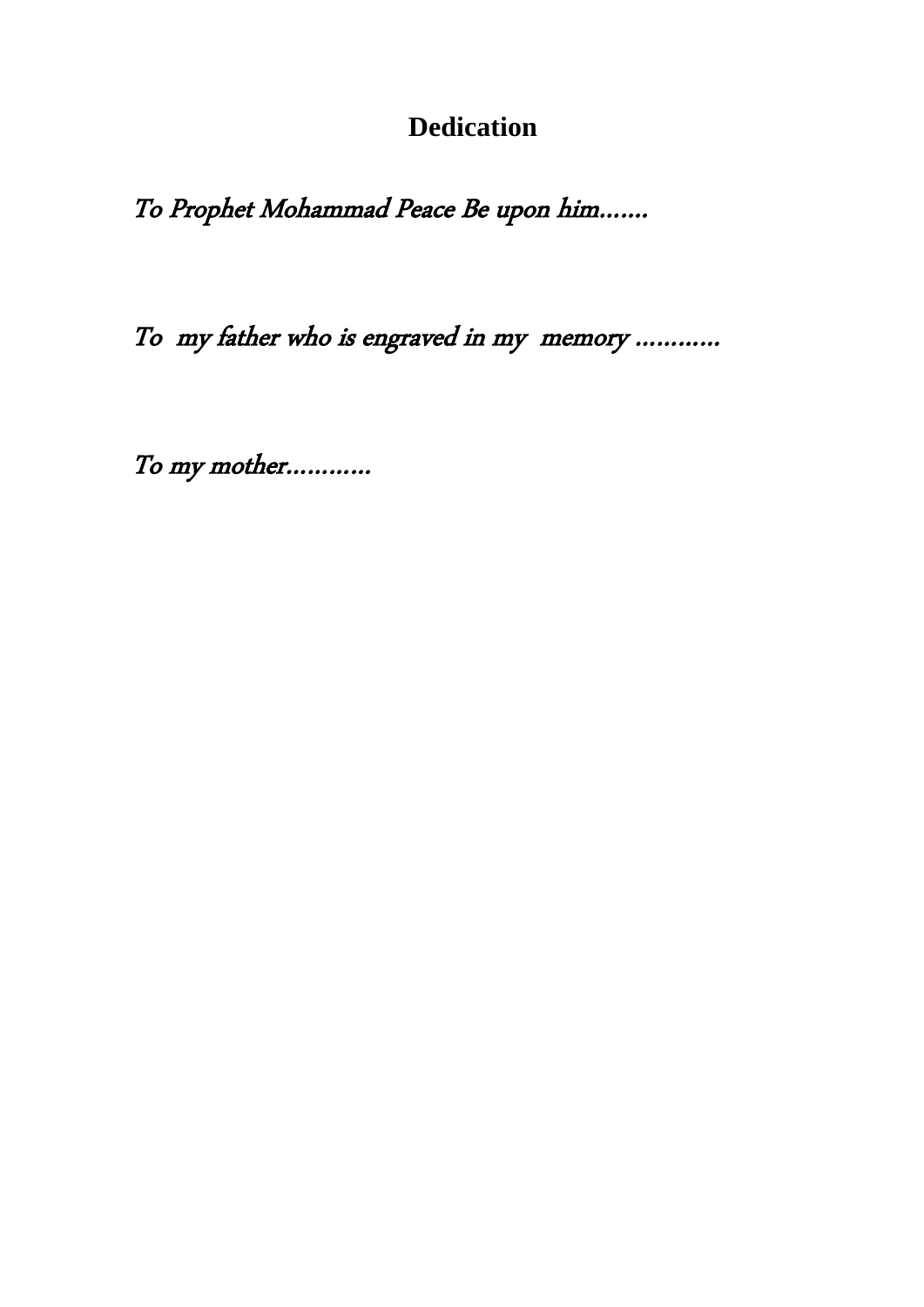#### DECLARATION

I certify that this thesis, which is submitted for the degree of master, is the result of my own research, except where otherwise acknowledged, and that this thesis or any part of the same has not been submitted for a higher degree to any university or institution.

 **signed:** 

**Mowafaq Khaled I. Hoshieh**

**Date: / / 2009**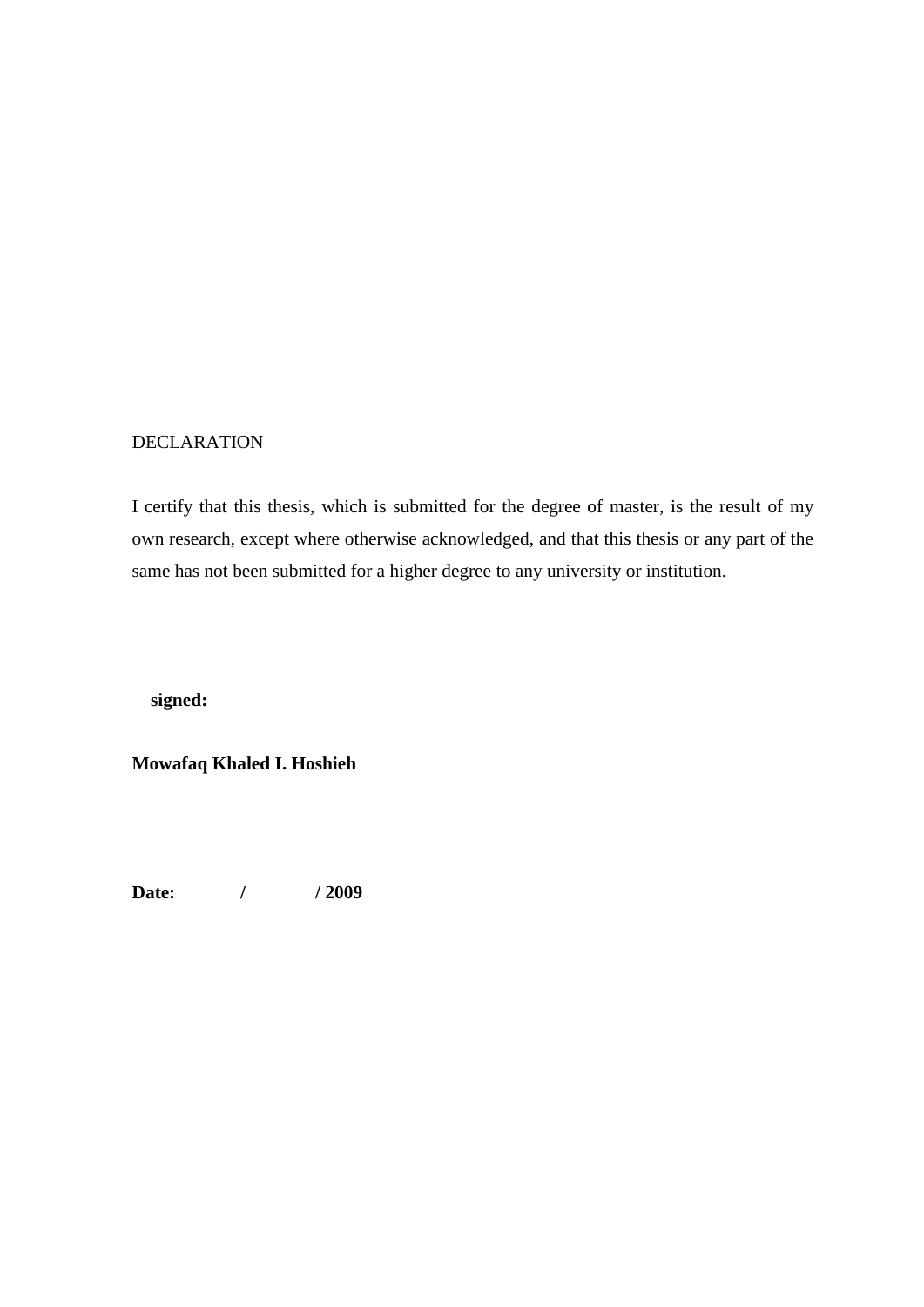#### **ACKNOWLEDGMENT**

I am very pleased to express my thanks to my supervisor Dr. Khawla Qamhieh for her supervision, guidance and for supporting me to go forward in my research.

I would also like to thank all who helped me to complete this study specially my fiancée A'beer for her full supporting and help.

Mowafaq Khaled I. Hoshieh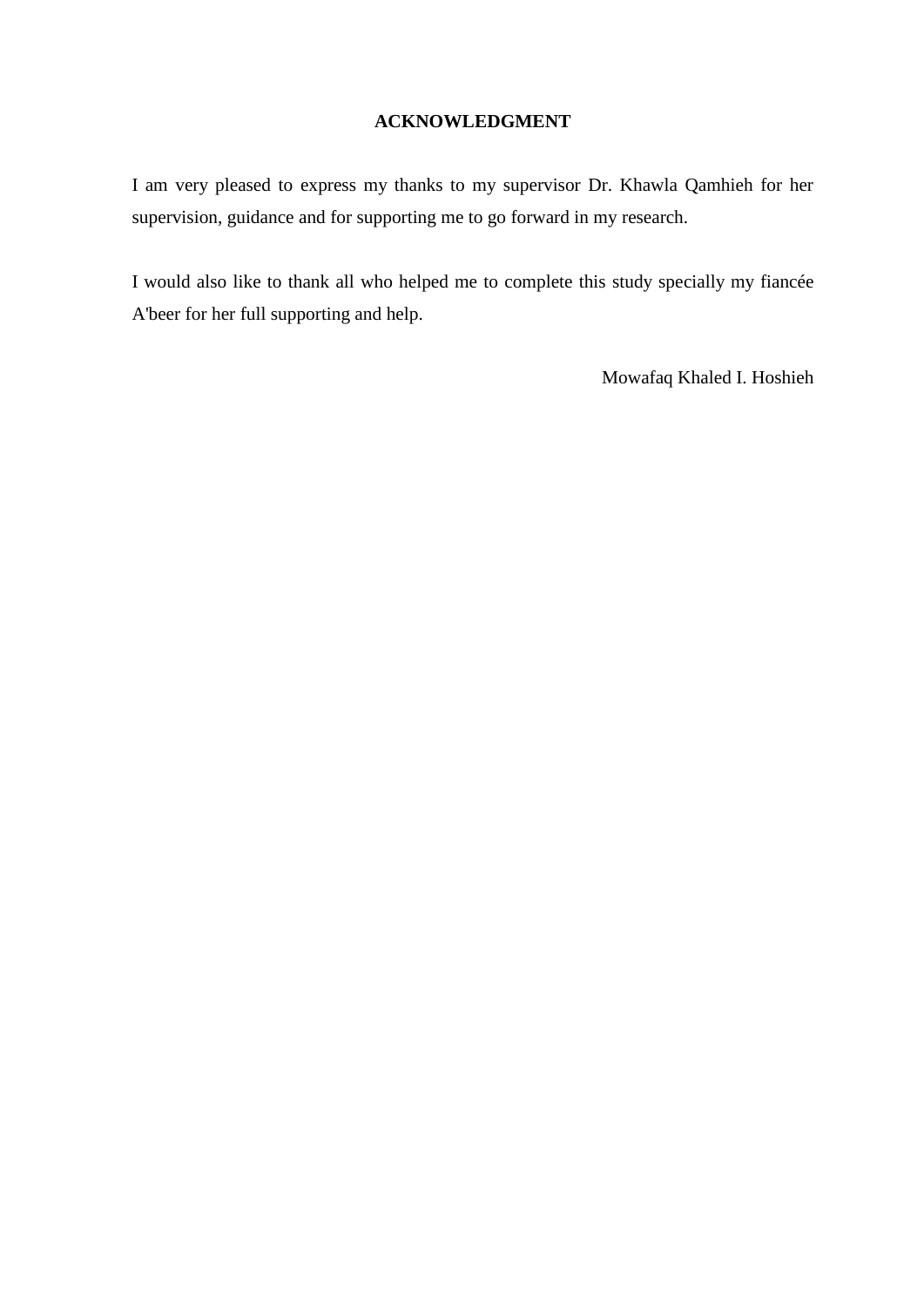#### **Abstract**

 Interactions between two like-charged and unlike-charged Macroions in the presence of their counterions with various amount of simple 1:3 salt confined into a cylindrical cell have been investigated by Monte Carlo simulations. The mean force as a function of Macroion separation has been determined. Without additional salt, a strongly repulsive force was obtained for the 60:1 system, consistent with a stable solution of Macroions. At a trivalent counterion-to–Macroion charge ratio  $\beta \approx 0.4$ , the mean force became attractive at short separation, but stayed a substantialy repulsion at longer separations. For all systems the attractive However, at stoichiometric amount of trivalent counterions, no long-range repulsion remained and the attraction became substantial. In excess of salt, the magnitude of the attractive force was reduced. For systems with unlikecharged macroions, the attractive force is less than that with like-charged macroions. The attractive component of the mean force originates from spatial correlations between counterions residing near different Macroions and is not captured by mean-field theories such as Poisson-Boltzmann equation or any of its simplifications. The observed sequence of mean-forces are consistent with recent experimental observations on aqueous solution on SDS micelles as  $Al\left( NO_{3}\right) _{3}$  is added, demonstrating evidence of attractive forces appearing between like-charged colloids induced by multivalent counterions in aqueous solutions.

In this study we were use Monte Carlo simulations, it is easiest to work in the canonical ensemble, just moving particles, not bothering whether the internal energy is changing. We could still just randomly sample the phase space, and calculate the weight of each sampled point. This is not very efficient, since there are usually only few configurations that significantly contributed to the average. It is possible to visit the configurations corresponding to their weight. This method is called the Metropolis MC method and the algorithm was first introduced in 1953 by Metropolis, Resenbluth, Teller, and Teller (6).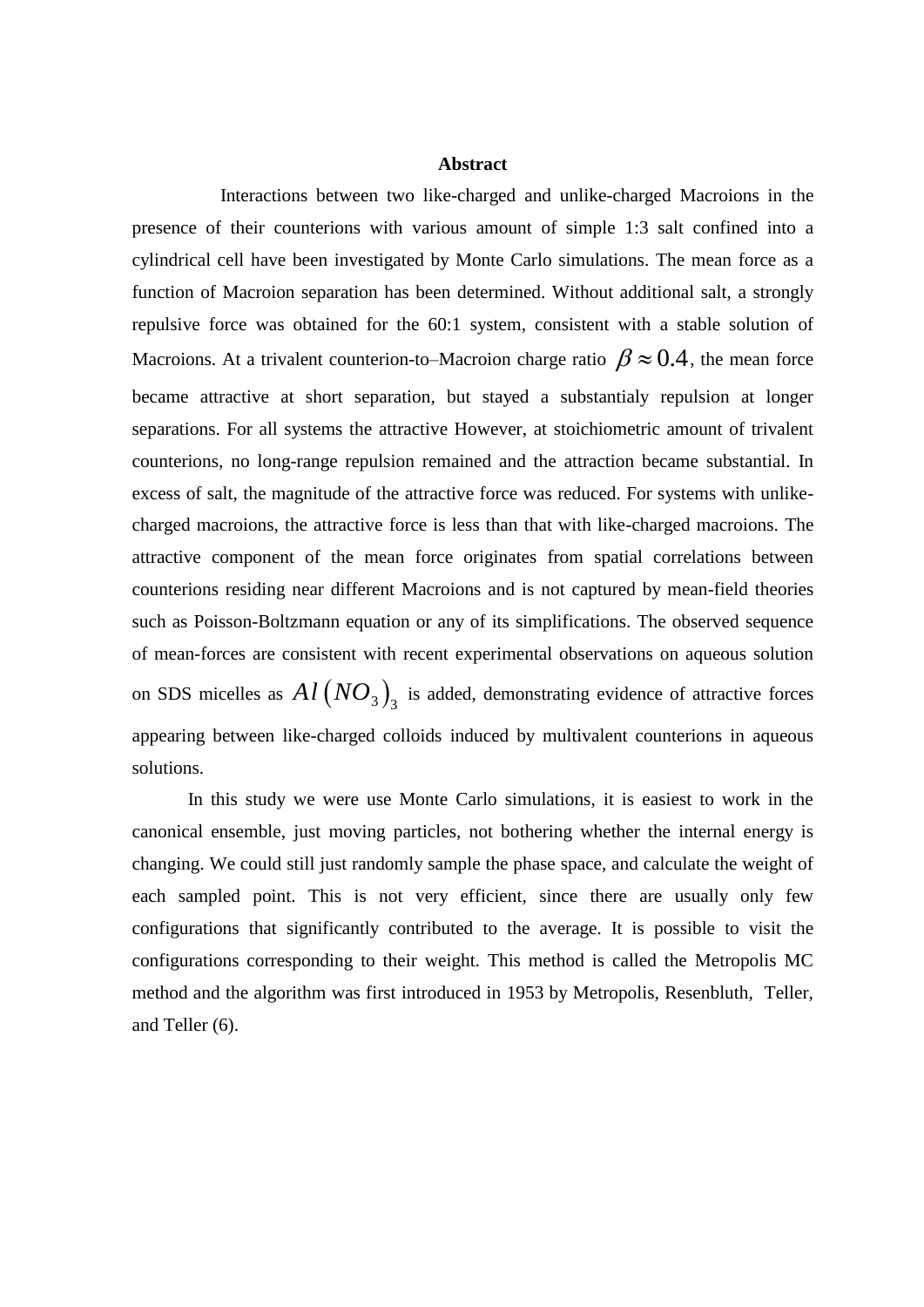### **Table Of Contents**

| <b>Section No</b>                               | Page No        |
|-------------------------------------------------|----------------|
| <b>Dedication</b>                               |                |
| <b>Declaration</b>                              | $\mathbf I$    |
| <b>Acknowledgment</b>                           | $\mathbf{I}$   |
| <b>Abstract</b>                                 | IΙI            |
| <b>Table Of Contents</b>                        | IV             |
| <b>List of Figures</b>                          | VI             |
| <b>List of Abbreviations</b>                    | X              |
| <b>Arabic Abstract</b>                          | XI             |
| <b>Chapter One</b>                              | 1              |
| <b>Introduction</b>                             | $\overline{2}$ |
| 1.1 DLVO Theory                                 | $\overline{2}$ |
| 1.2 Charge Inversion                            | 4              |
| 1.3 The Canonical Ensemble (NVT)                | 6              |
| 1.4 Objectives                                  | 6              |
| <b>Chapter Two</b><br><b>Models and methods</b> | $\overline{7}$ |
| <b>2.1 Force and Potential</b>                  | 8              |
| 2.2 Monte Carlo Simulation                      | 10             |
| 2.2.1 The Metropolis Algorithm                  | 11             |
| 2.3 The Model                                   | 12             |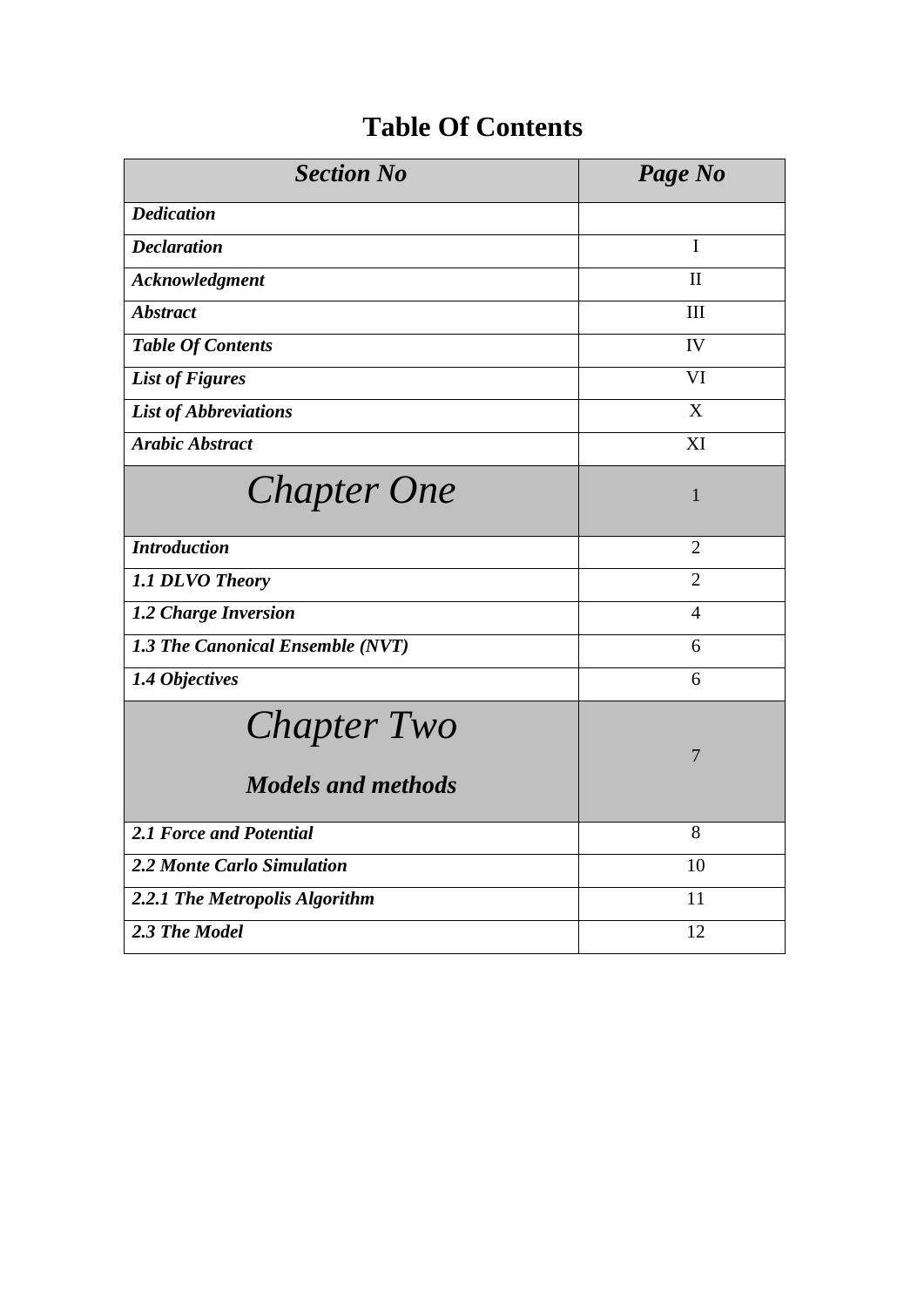| <b>Section No</b>                                     | Page No |
|-------------------------------------------------------|---------|
| <b>Chapter Three</b><br><b>Results And Discussion</b> | 14      |
| <b>3.1 Salt Free Solution</b>                         | 15      |
| 3.2 Salt Added                                        | 19      |
| <b>3.3 Force Components</b>                           | 28      |
| <b>3.3.1 Like Charged Macroions</b>                   | 28      |
| <b>3.3.2 Unlike Charged Macroions</b>                 | 34      |
| <b>3.4 Radial Distribution Functions</b>              | 43      |
| 3.4.1 60:1 $(Z_i = +1)$ system                        | 46      |
| 3.4.2 60:2 $(Z_i = +2)$ system                        | 46      |
| 3.4.3 60:3 $(Z_i = +3)$ system                        | 48      |
| <b>Chapter Four</b><br><b>Conclusion and Summary</b>  | 52      |
| <b>4.1 Conclusion</b>                                 | 53      |
| 4.1.1 Salt-Free System                                | 54      |
| 4.1.2 Effect of Salt                                  | 54      |
| 4.2 Summary                                           | 56      |
| <b>References</b>                                     | 57      |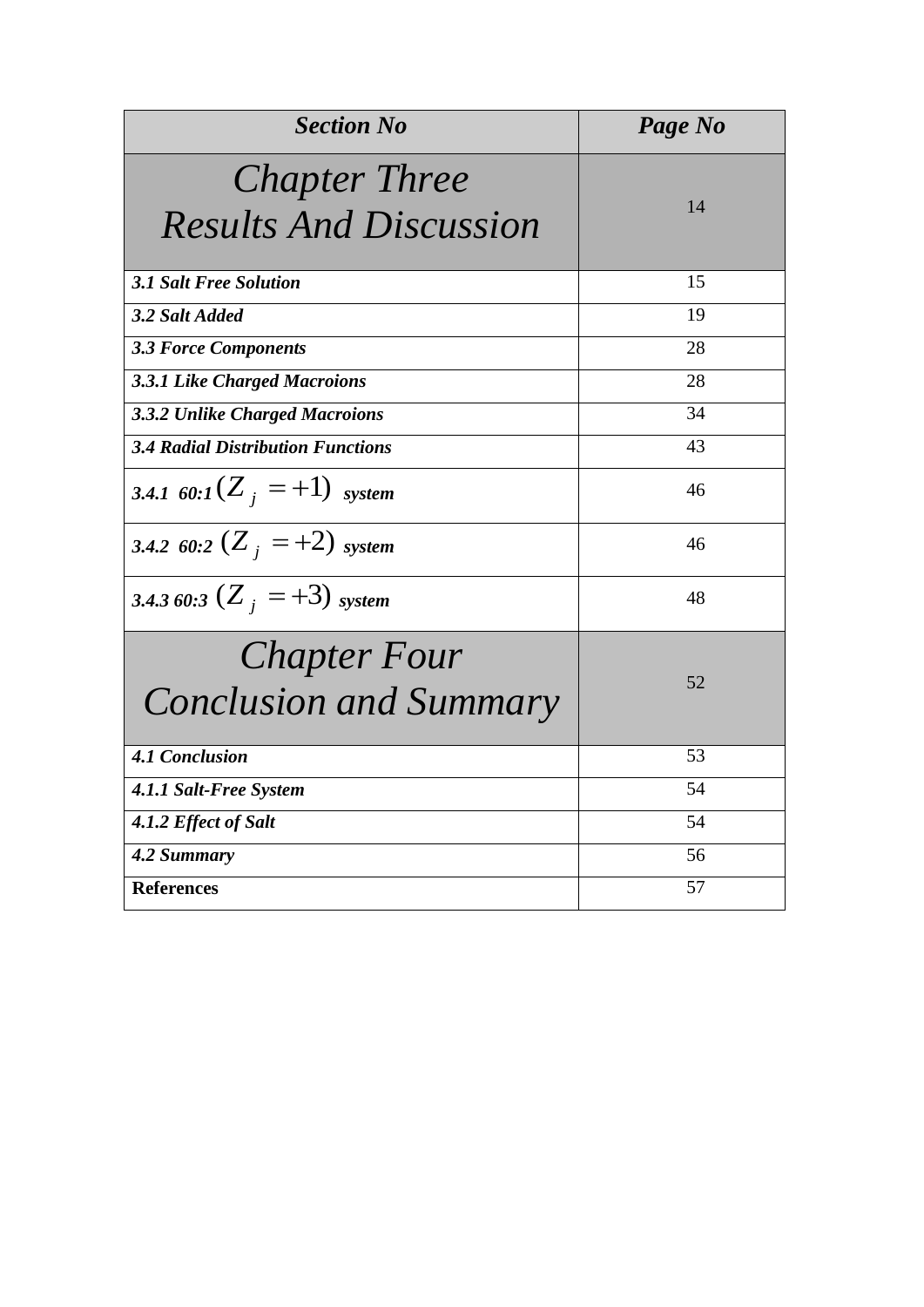## **List of Figures**

| <b>Figure No.</b> |                                                                         | Page |
|-------------------|-------------------------------------------------------------------------|------|
|                   |                                                                         | No.  |
| Figure 1.1        | Potential energy as a function of distance between particles.           | 3    |
| Figure 1.2        | Schematic illustration of two experimental setups for atomic force      | 5    |
|                   | measurements of like charged Macroions. The force between the           |      |
|                   | prob (the big sphere with negative charge) and the surface is           |      |
|                   | measured at different concentrations of Z-ions (small sphere with       |      |
|                   | positive charges).                                                      |      |
| Figure 2.1        | Scheme of accepting and rejecting trial moves in the Metropolis         | 11   |
|                   | algorithm.                                                              |      |
| Figure 3.1        | Mean force $F(r)/kT$ of like charged Macroions as a function            | 16   |
|                   | of the Macroions separation r for the 60:1 ( $z=1$ ), 60:2( $z=2$ ) and |      |
|                   | 60:3 $(z=3)$ systems.                                                   |      |
| Figure 3.2        | Mean force of unlike-charged Macroion as a function of the              | 17   |
|                   | Macroion separation r for the 60:1 (z=1), 60:2(z=2) and 60:3 (z=3)      |      |
|                   | systems.                                                                |      |
| Figure 3.3        | Macroion-counterion radial distribution function of the 60:1 $(z=1)$ ,  | 18   |
|                   | $60:2(z=2)$ and $60:3(z=3)$ systems as a function of Macroion-          |      |
|                   | counterion r.                                                           |      |
| Figure 3.4        | Mean force $F(r)/kT$ of like–charged Macroions as a function            | 19   |
|                   | of the Macroion separation r of $60:1(z=1)$ system at indicated         |      |
|                   | amount of simple 1:3 added salt expressed by the trivalent              |      |
|                   | counterion charge – to – Macroion charge ratio $\beta$ =                |      |
|                   | $0,0.2,0.4,0.8,1$ and 6.                                                |      |
| Figure 3.5        | Mean force $F(r)/kT$ of like-charged Macroion as a function             | 21   |
|                   | of Macroion separation r for 60:2 (z=2) system at $\beta$ =             |      |
|                   | $0,0.2,0.4,0.8,1$ and 6.                                                |      |
| Figure 3.6        | Mean force $F(r)/kT$ of like-charged Macroions as a function            | 22   |
|                   | of Macroion separation r for 60:3 (z=3) system at $\beta$ =             |      |
|                   | $0,0.2,0.4,0.8,1$ and 6.                                                |      |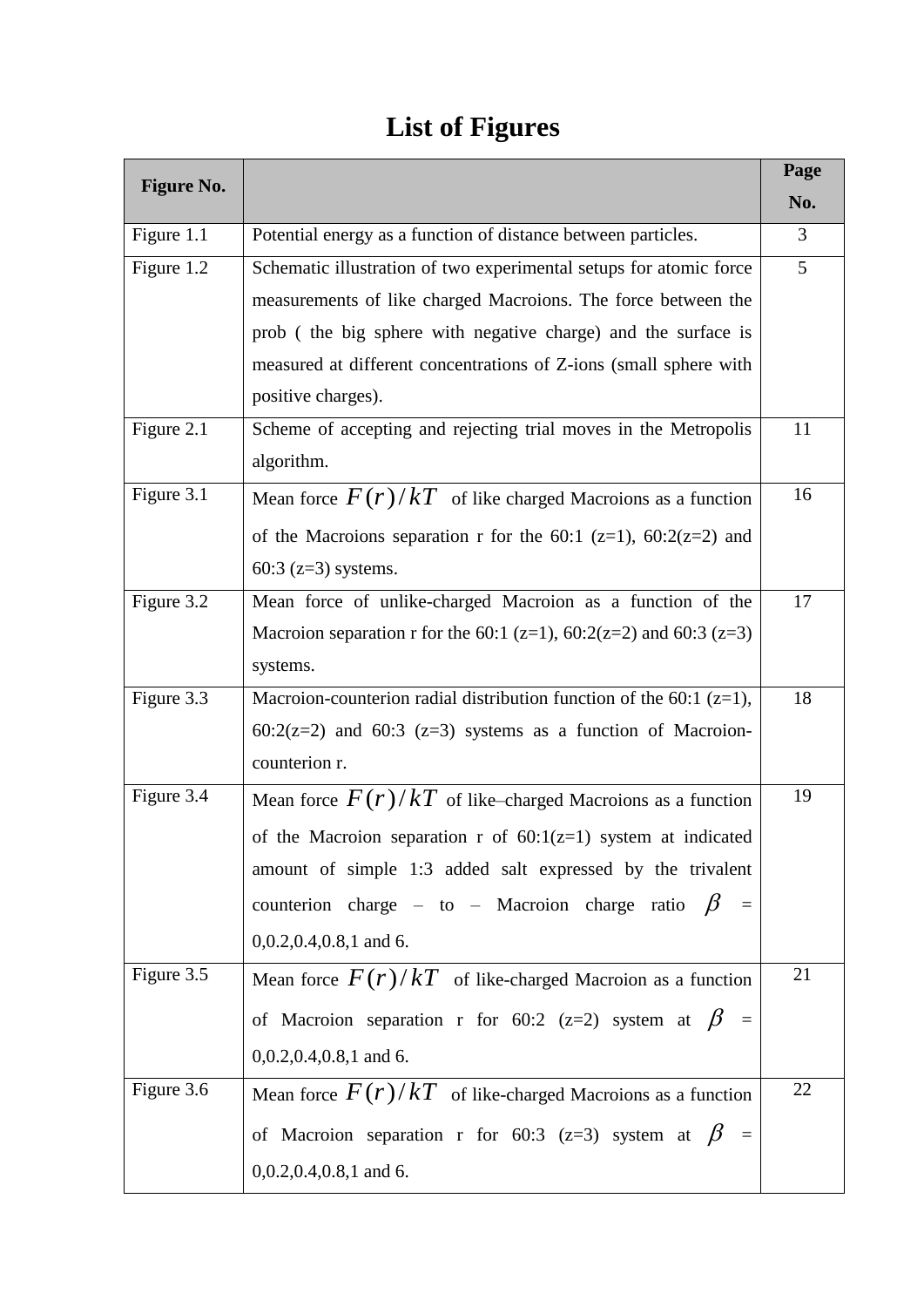| Figure 3.7  | Mean force $F(r)/kT$ of unlike-charged Macroions as a                | 22 |
|-------------|----------------------------------------------------------------------|----|
|             | function of Macroion separation r for 60:1 (z=1) system at $\beta$ = |    |
|             | $0,0.2,0,1$ and 6.                                                   |    |
| Figure 3.8  | Mean force $F(r)/kT$ of unlike-charged Macroion as a                 | 23 |
|             | function of Macroion separation r for 60:2 (z=2) system at $\beta$ = |    |
|             | $0,0.2,0,1$ and 6.                                                   |    |
| Figure 3.9  | Mean force $F(r)/kT$ of unlike-charged Macroion as a                 | 24 |
|             | function of Macroion separation r for 60:3 (z=3) system at $\beta$ = |    |
|             | $0,0.2,1$ and 6.                                                     |    |
| Figure 3.10 | Mean force $F(r)/kT$ of unlike-charged Macroion as a                 | 25 |
|             | function of Macroion separation r for 60:1 (z=1) system at $\beta$ = |    |
|             | $0$ , and 6.                                                         |    |
| Figure 3.11 | Mean force $F(r)/kT$ of unlike-charged Macroion as a                 | 26 |
|             | function of Macroion separation r for 60:2 (z=2) system at $\beta$ = |    |
|             | $0$ , and 6.                                                         |    |
| Figure 3.12 | Mean force $F(r)/kT$ of unlike-charged Macroions as a                | 27 |
|             | function of Macroion separation r for 60:3 (z=3) system at $\beta$ = |    |
|             | $0$ , and 6.                                                         |    |
| Figure 3.13 | (triangle symbols) and electrostatic (circle symbols)<br>Ideal       | 28 |
|             | contributions to the mean force as a function of the Macroion        |    |
|             | separation r for 60:1 (z=1) system at $\beta$ = 0,1 and 6.           |    |
| Figure 3.14 | Hard-Sphere component to the mean force as a function of the         | 29 |
|             | Macroion separation r for 60:1(z=1) system at $\beta$ = 0, 1 and 6.  |    |
| Figure 3.15 | (triangle symbols) and electrostatic (circle<br>Ideal<br>symbols)    | 30 |
|             | contributions to the mean force as a function of the Macroion        |    |
|             | separation r for 60:2 (z=2) system at $\beta$ = 0, 1 and 6.          |    |
| Figure 3.16 | Hard-Sphere component to the mean force as a function of the         | 31 |
|             | Macroion separation r for 60:2(z=2) system at $\beta$ = 0, 1 and 6.  |    |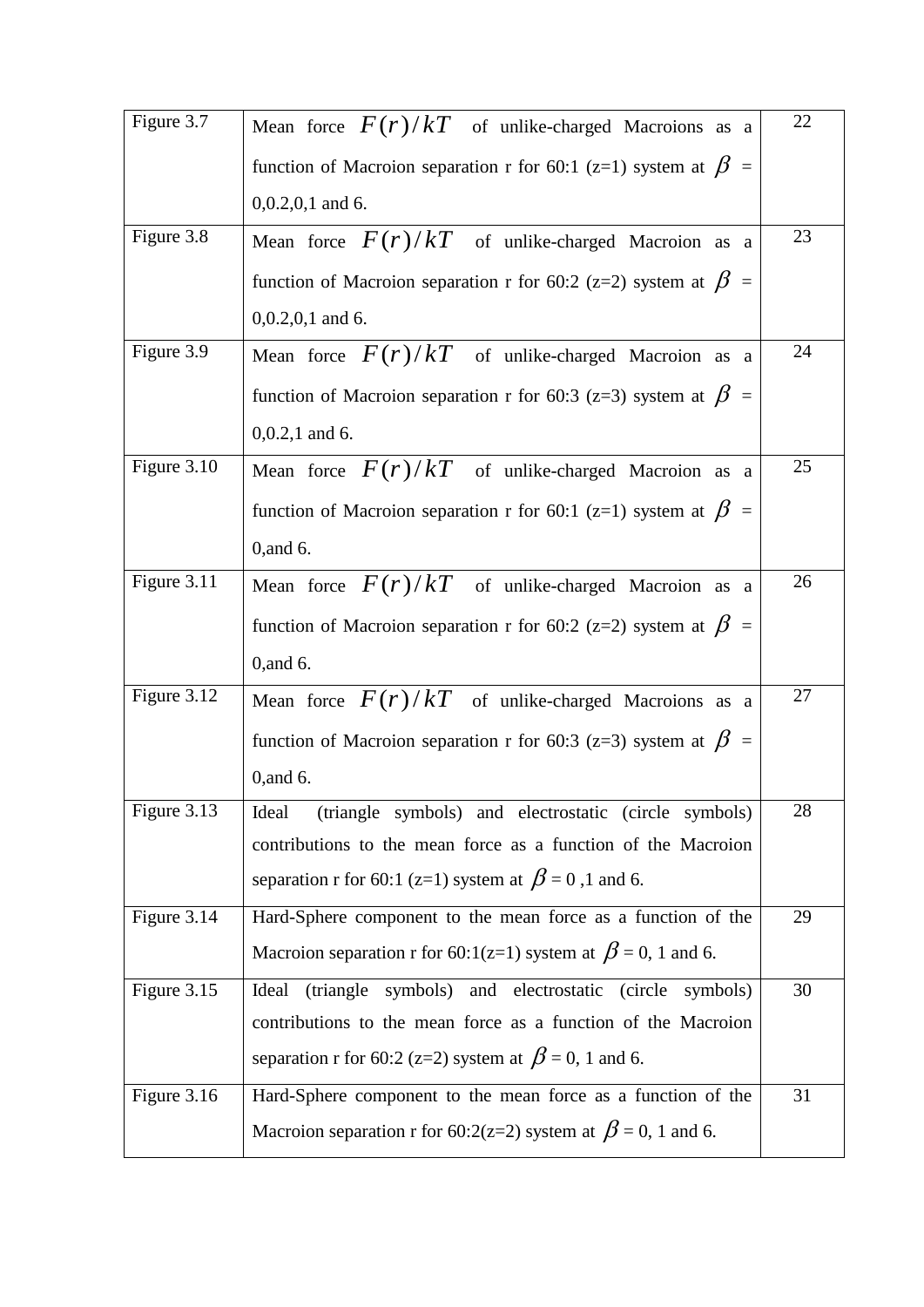| Figure 3.17   | (triangle symbols) and electrostatic (circle<br>Ideal<br>symbols)   | 32 |
|---------------|---------------------------------------------------------------------|----|
|               | contributions to the mean force as a function of the Macroion       |    |
|               | separation r for 60:3 (z=3) system at $\beta$ = 0, 1 and 6.         |    |
| Figure $3.18$ | Hard-Sphere component to the mean force as a function of the        | 33 |
|               | Macroion separation r for 60:3(z=3) system at $\beta$ = 0, 1 and 6. |    |
| Figure 3.19   | Ideal force component of the mean force as a function of Macroion   | 34 |
|               | separation r of the like and unlike charged Macroions for 60:1      |    |
|               | $(z=1)$ system at $\beta = 6$ .                                     |    |
| Figure 3.20   | Ideal force component of the mean force as a function of Macroion   | 35 |
|               | separation r of the like and unlike charged Macroions for 60:2      |    |
|               | (z=2) system at $\beta$ = 6.                                        |    |
| Figure 3.21   | Ideal force component of the mean force as a function of Macroion   | 36 |
|               | separation r of the like and unlike charged Macroions for 60:3      |    |
|               | (z=3) system at $\beta$ = 6.                                        |    |
| Figure 3.22   | Electrostatic force component of the mean force as a function of    | 37 |
|               | Macroion separation r of like and unlike charged Macroions for      |    |
|               | 60:1 (z=1) system at $\beta$ =0 and 6                               |    |
| Figure 3.23   | Electrostatic force component of the mean force as a function of    | 38 |
|               | Macroion separation r of like and unlike charged Macroions for      |    |
|               | 60:2 (z=2) system at $\beta$ =0 and 6                               |    |
| Figure 3.24   | Electrostatic force component of the mean force as a function of    | 39 |
|               | Macroion separation r of like and unlike charged Macroions for      |    |
|               | 60:3 (z=3) system at $\beta$ =0 and 6                               |    |
| Figure 3.25   | Hard-Sphere component of the mean force as a function of            | 40 |
|               | Macroion separation r of like and unlike charged Macroions for      |    |
|               | 60:1 (z=1) system at $\beta$ =0 and 6                               |    |
| Figure 3.26   | Hard-Sphere component of the mean force as a function of            | 41 |
|               | Macroion separation r of like and unlike charged Macroions for      |    |
|               | 60:2 (z=2) system at $\beta$ =0 and 6                               |    |
|               |                                                                     |    |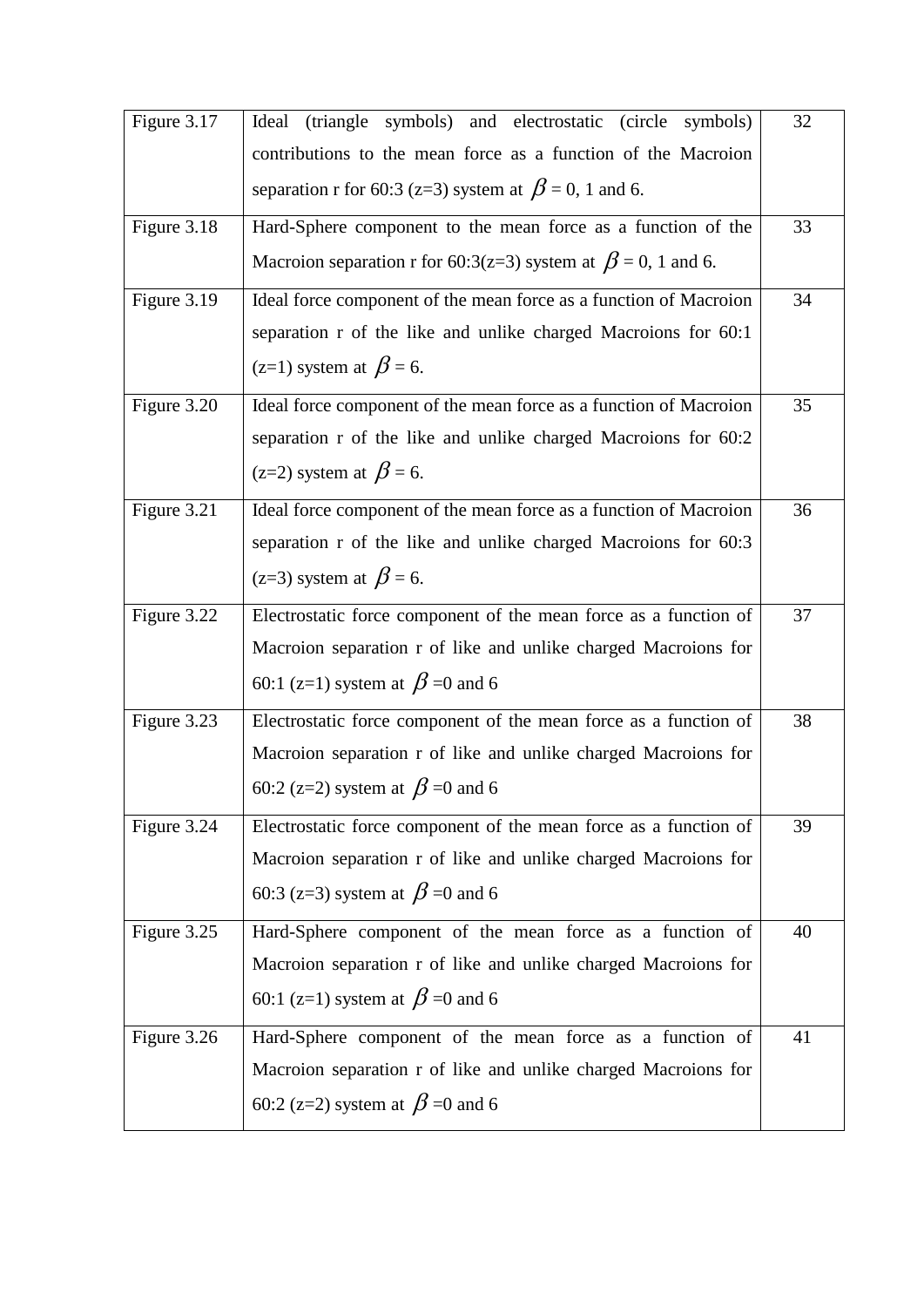| Figure 3.27 | Hard-Sphere component of the mean force as a function of           | 42 |
|-------------|--------------------------------------------------------------------|----|
|             | Macroion separation r of like and unlike charged Macroions for     |    |
|             | 60:3 (z=3) system at $\beta$ =0 and 6                              |    |
|             |                                                                    |    |
| Figure 3.28 | Macroions-monovalent counterion radial distribution function for   | 43 |
|             | 60:1 (z=1) system at $\beta$ =0,0.2,1 and 6                        |    |
| Figure 3.29 | Macroions-trivalent counterion radial distribution function for    | 44 |
|             | 60:1 (z=1) system at $\beta$ =0,0.2,1 and 6                        |    |
| Figure 3.30 | Macroion-coion radial distribution function for $60:1(z=1)$ system | 45 |
|             | at $\beta$ =0.2,0.4,0.8,1, and 6                                   |    |
|             |                                                                    |    |
| Figure 3.31 | Macroions-monovalent counterion radial distribution function for   | 46 |
|             | 60:2 (z=2) system at $\beta$ =0,0.2,1 and 6                        |    |
| Figure 3.32 | Macroions-Trivalent counterion radial distribution function for    | 47 |
|             | 60:2 (z=2) system at $\beta$ =0,0.2,1 and 6                        |    |
| Figure 3.33 | Macroion-Coion radial distribution function for $60:2(z=2)$ system | 48 |
|             | at $\beta$ =0.2,0.4,0.8,1, and 6                                   |    |
| Figure 3.34 | Macroions-monovalent counterion radial distribution function for   | 49 |
|             | 60:3 (z=3) system at $\beta$ =0,0.2,1 and 6                        |    |
|             |                                                                    |    |
| Figure 3.35 | Macroions-Trivalent counterion radial distribution function for    | 50 |
|             | 60:3 (z=3) system at $\beta$ =0,0.2,1 and 6                        |    |
| Figure 3.36 | Macroion-Coion radial distribution function for $60:3(z=3)$ system | 51 |
|             | at $\beta$ =0.2,0.4,0.8,1, and 6                                   |    |
|             |                                                                    |    |

## **List of Definitions**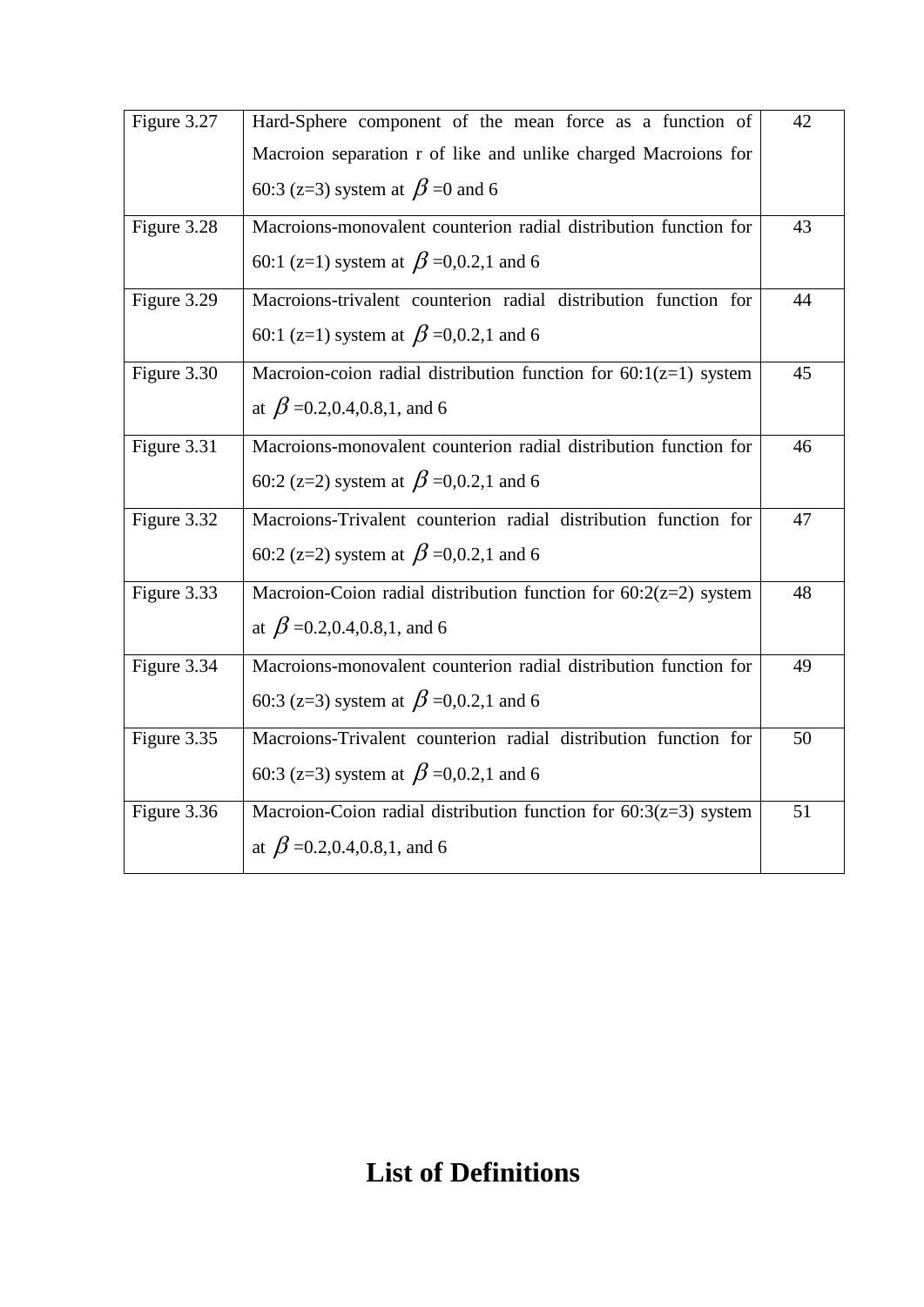**Colloids** :any particles which has dimension between  $10A^{\dagger}$  and  $10^{\circ}$ -6 m (1 $\mu$  m).

**Surfactant**: material that can reduce the surface tension of water when used in very low concentrations .

**Micro emulsion** :a mixture of water , water insoluble and water transparent liquid.

**Physio-chemical** :The physical characteristics and chemical composition of a particle in water like particle size, surface charge, hydrophobicity and solvent effects ....etc.

**Primitive model** : model which both ions and solvent molecules are soft core spheres and the polar nature of the solvent is represented implicitly as a background with a given dielectric constant .

**Pmf**  $u(r)$  : the potential of mean force.

.

**Markov chain** : is a sequence of random values whose probabilities at a time interval depends upon the value of the number at the previous time

**Coion**: any of the small ions entering a solid ion exchanger and having the same charge as that of the fixed ions .

**Stochastic method** : A method that system's subsequent state is determined both by process's prediclable actions and by a random element .

**Molsim**: is the running program that used, work under unix.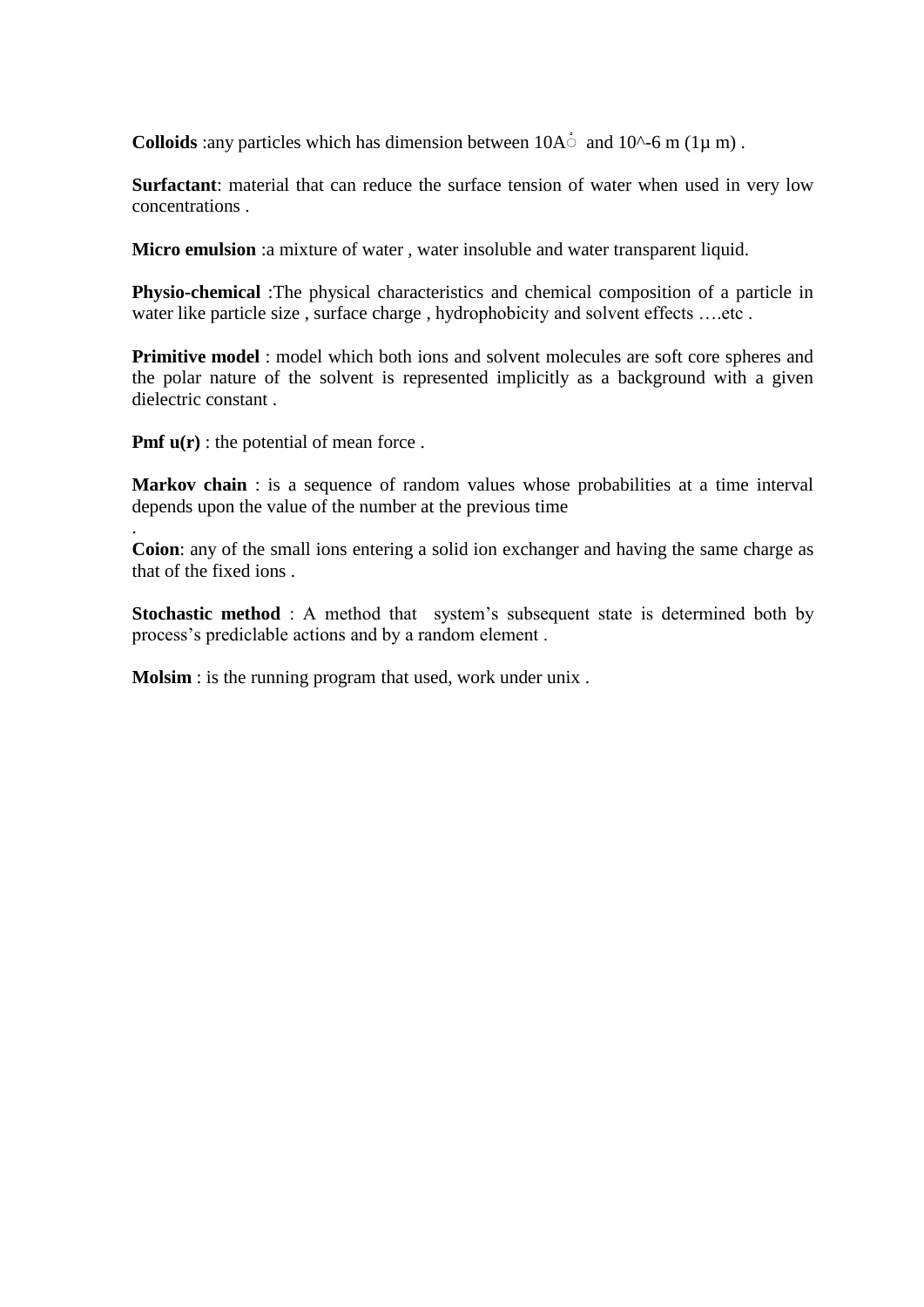### **List of Abbreviations**

DLVO theory: Derjaguin, Landau, Verwey, and Overbeek theory

rdf''s: radial distribution function

 $Z_j = 1$  :monovalent counterions

 $Z_j = 2$  divalent counterions.

 $Z_j = 3$  trivalent counterions

 $\beta$  : Trivalent counterion to Macroion charge ratio.

 $F_{ideal}(r)$ : Ideal component of the mean force.

 $F_{elec}$   $(r)$ : Electrostatic component of the mean force.

 $F_{hs} (r)$ : Hard-Sphere component of the mean force .

SDS micelle: sodium Dodecyl Sulfate micelle

MC: Monte Carlo

NVT: Canonical Ensemble, constant number of particles (N), temperature (T), and volume  $(V)$ .